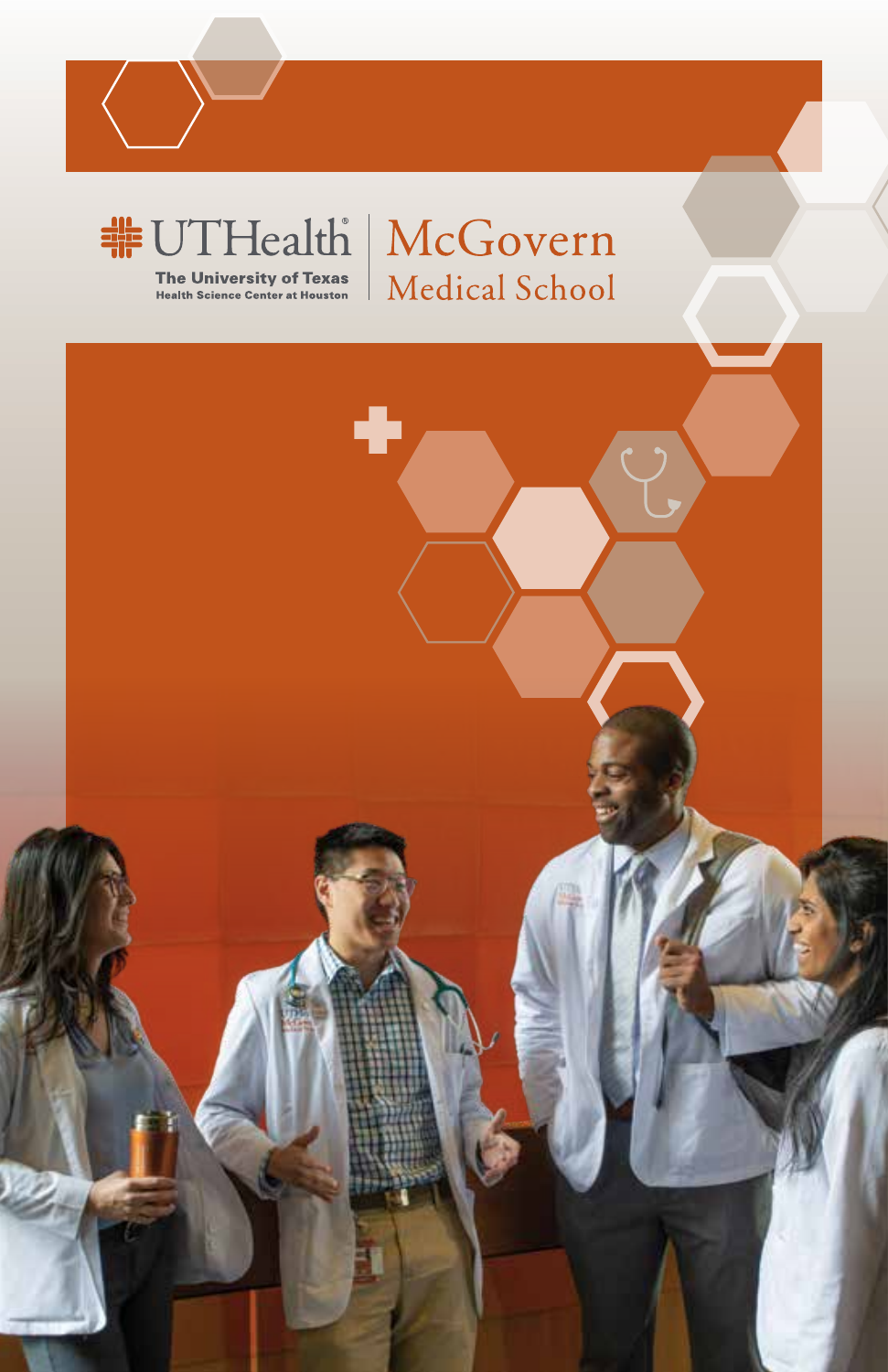

# why mcgovern? WHY MCGOVERN?<br>• McGovern Medical School is one of six schools which make up UTHealth: School

- McGovern Medical School is one of six schools which make up UTHealth: of Public Health, Cizik School of Nursing, School of Dentistry, MD Anderson School of Automotive Health, Cizik School of Nursing, School of Dentistry, MD Antacheori Cancer Center, UTHealth Graduate School of Biomedical Sciences, and School of Theory<br>Biomedical Information Biomedical Informatics.
- McGovern Medical School is the 7th largest medical school in the nation, enrollment and size of graduating class, resulting in limitless opportunities to in both enrollment and size of graduating class, resulting in limitless participate in creative initiatives and transformational experiences. • McGovern Medical School is the 8th largest medical school in the nation, in both
- Our Graduate Medical Education program oversees and monitors over 60 ACGME  $\epsilon$  our Graduate Medical Education program over  $\epsilon$  and  $\epsilon$  and  $\epsilon$  followships monitors it can of the letrest in the security. fellowships, making it one of the largest in the country.<br> $\blacksquare$ accredited residency/fellowship programs & over 25 Texas medical board approved
- Over 1,000 residents and fellows call McGovern Medical School their academic home.

## 2020 ENTERING CLASS PROFILE:

- 2019 entering class profile: 240 incoming students
- 229 Texas Residents
- 11 Out-of-State Residents
- 56%  $944%$
- Average GPA 3.81
- Average MCAT 511

# TMC FACTS

forefront of advancing life sciences. Home to the brightest minds in medicine, TMC<br>purtures areas institutional sellaborations, areativity, and innovation because teacher we can push the limits of what's possible. The world at the world at the world at the world at the world at the world  $\sim$ Texas Medical Center (TMC) — the largest medical complex in the world — is at the nurtures cross-institutional collaborations, creativity, and innovation because together,

Memorial Hermann Hospital – Texas Medical Center is not only the second top major teaching hospital in the United States it is also home to the busiest Level 1 trauma center in the country, with LifeFlight as the most active air ambulance service.



180,000+ *TMC begins 1 surgery* 180,000**+** ANNUAL SURGERIES *every 3 minutes*

trauma center in the country, with  $L$  in the most and most air ambulance service. However, with  $\mu$ **Cancer Hospital** UNIVERSITY OF TEXAS HEALTH SUIENCE CENTER<br>MD ANDERSON CANCER CENTER *Home to the* World's Largest SCIENCE CENTER



*TMC delivers 1 baby every 20 minutes, resulting in approximately 26,280 births per calendar year. approximately 26,280 births per calendar year. TMC delivers 1 baby every 20 minutes, resulting in* 

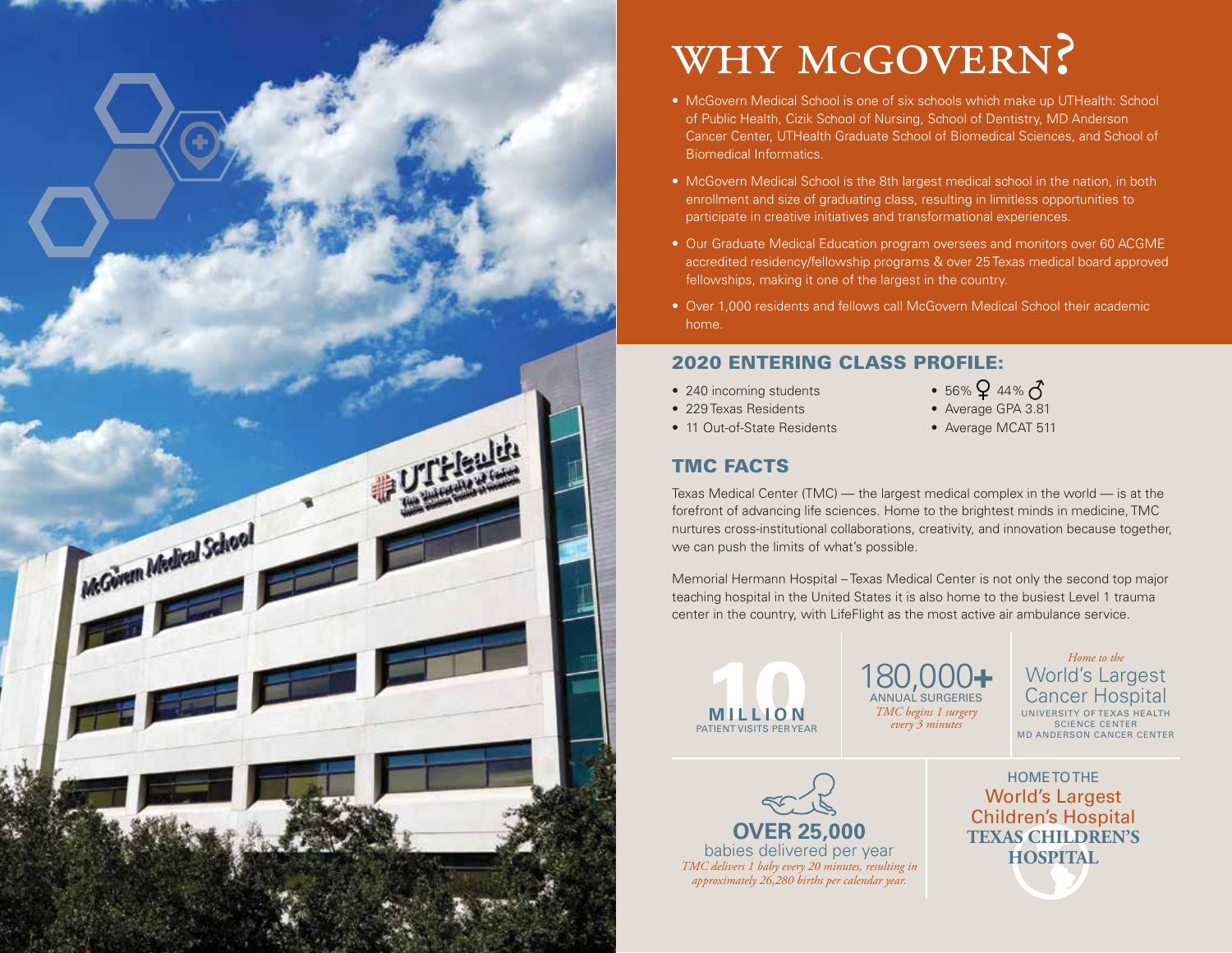## FOUR DUAL DEGREE OPTIONS

#### **MD/MBA**

Offered as a four-year or five-year track focused on providing medical professionals with a strong foundation in business.

#### **MD/MBE**

A five-year program in collaboration with Rice University designed for students who have strong interests in health care, engineering, and innovation and entrepreneurship.

#### **MD/MPH**

Offered as a four-year or five-year track preparing students to integrate medical and public health skills as practitioners and researchers.

#### **MD/PhD**

The Medical Scientist Training Program (MSTP) prepares students for careers in translational research where basic science is applied to improving patient care and wellbeing.

#### **MD/MS**

Offered as a four-year program culminating in the receipt of a Master of Science degree in Biomedical Informatics which provides students with an understanding of how to use biomedical data, information and knowledge for science inquiry, problem solving and decision making to improve human health.

### WHAT WE ARE LOOKING FOR

It is the mission of McGovern to educate a diverse body of future physicians and biomedical scientists for a career dedicated to the highest ideals of their profession; to provide outstanding patient-centered care; and to conduct innovative research that benefits the health and well-being of the population of Texas and beyond.

We aim to meet this mission by admitting students who embody the following attributes:

- Intellectual Capacity
- Interpersonal and Communication Skills
- Breadth and Depth of Premedical Educational Experience
- Potential for Service to the State of Texas



Applicants are required to complete at least 90 undergraduate semester hours at a regionally accredited US or Canadian college or university. A grade of "C" or better is required for all credits earned. We value all undergraduate majors. The following courses are required for admission.

| <b>Biology</b>           | 14 semester hours | 12 lecture | 2 lab   |
|--------------------------|-------------------|------------|---------|
| <b>General Chemistry</b> | 8 semester hours  | 6 lecture  | 2 lab   |
| <b>Organic Chemistry</b> | 8 semester hours  | 6 lecture  | 2 lab   |
| <b>Physics</b>           | 8 semester hours  | 6 lecture  | $2$ lab |
| <b>English</b>           | 6 semester hours  |            |         |

## APPLICATION

Applicants must complete the Texas Medical and Dental Schools Application Service (TMDSAS) application to apply to the MD program.

If applying to the MD/PhD dual degree program, applicants must complete the American Medical College Service (AMCAS) Application.

## SECONDARY APPLICATION

A Secondary Application is **required** in order to be considered for an interview.

### CASPER SCORE:

All applicants are required to complete the Computer-Based Assessment for Sampling Personal Characteristics (CASPer) online assessment to be considered for an interview.

## **MCAT**

All applicant's must take the MCAT. The Medical College Admission Test (MCAT) is required. The applicant's highest score from the last five years will be considered.

## APPLICATION TIMELINE

| May <sub>3</sub> | TMDSAS application opens on May 3rd                                                             |
|------------------|-------------------------------------------------------------------------------------------------|
| <b>August</b>    | Interviews offered between August and January                                                   |
|                  | <b>November 1</b> Deadline to submit your TMDSAS application by 5:00 PM CT                      |
|                  | on November 1 <sup>st</sup>                                                                     |
|                  | <b>October 15</b> Offers extended to non-Texas residents                                        |
|                  | Pre-match offers extended to Texas residents October 15 <sup>th</sup> -January 28 <sup>th</sup> |
|                  | <b>February 18</b> Deadline to submit school preference rank in TMDSAS by 5:00 PM CT            |
| March 4          | Match results announced                                                                         |

• Motivation

- Integrity
	- Technical Standards
- Ethical Standards



**Informatics** 

MD/MPH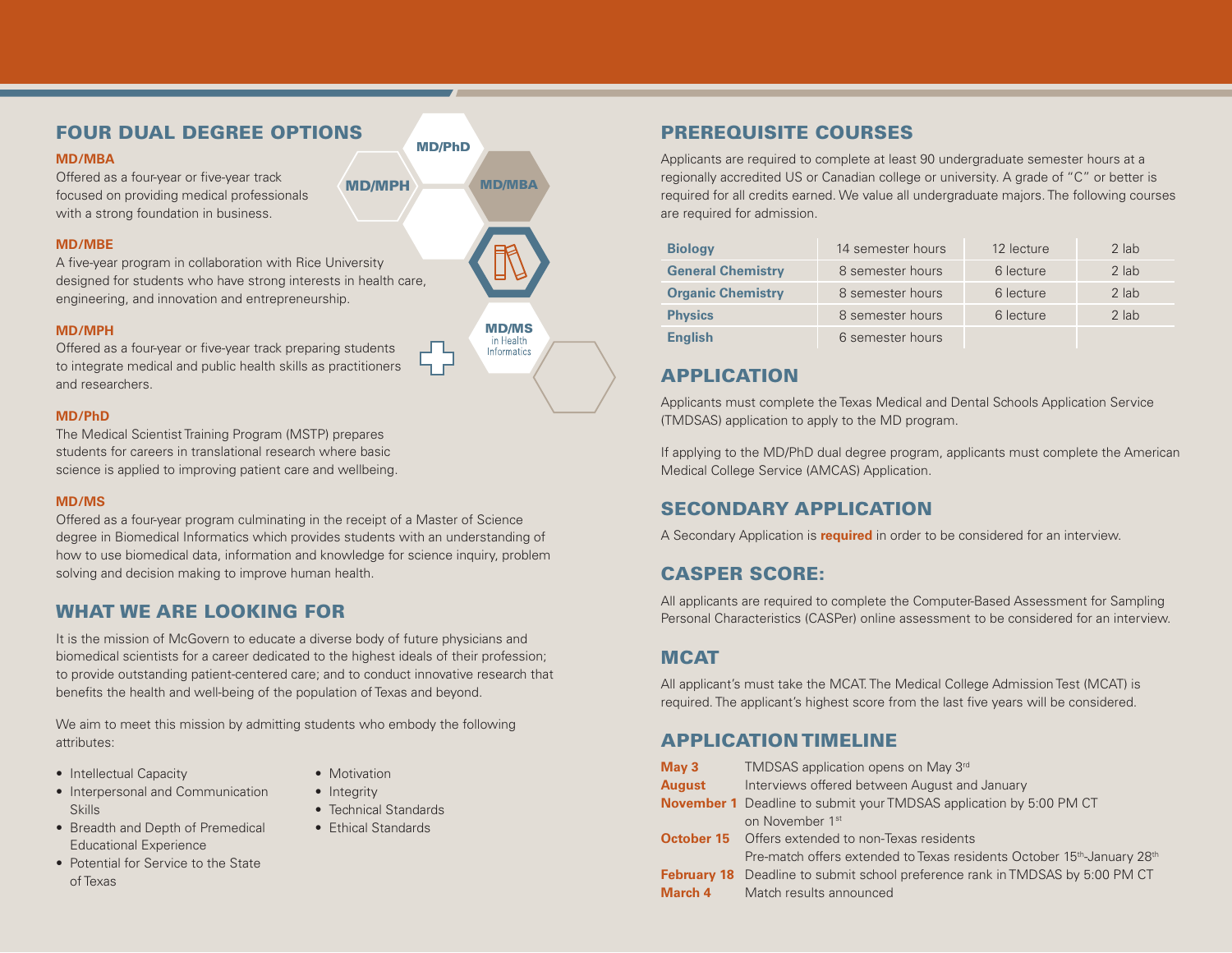

## curriculum overview

| July. | <b>August</b>                     | <b>September</b> | <b>October</b>                        | <b>November</b> | <b>December</b>                     |     | <b>January</b>                               | <b>February</b> |                                               | <b>March</b> | <b>April</b>             |           | <b>May</b> | June             |
|-------|-----------------------------------|------------------|---------------------------------------|-----------------|-------------------------------------|-----|----------------------------------------------|-----------------|-----------------------------------------------|--------------|--------------------------|-----------|------------|------------------|
|       |                                   |                  |                                       |                 | <b>INTEGRATED MEDICAL SCIENCE 1</b> |     |                                              |                 |                                               |              |                          |           |            | <b>VACATION</b>  |
|       |                                   |                  | <b>Foundations of Medical Science</b> |                 |                                     | Vac | Hematology &<br>Introduction to<br>Pathology |                 | Cardiovascular Vac                            |              | Renal                    | Pulmonary |            | Summer Research* |
|       | Doctoring 1: History and Physical |                  |                                       |                 |                                     |     |                                              |                 | Doctoring 2: Longitudinal Clinical Experience |              |                          |           |            | Preceptors*      |
|       |                                   |                  |                                       |                 |                                     |     |                                              |                 |                                               |              | Scholarly Concentration* |           |            |                  |

| <b>VACATION</b>          | <b>INTEGRATED MEDICAL SCIENCE 2</b> |                                               |           |                       |                         |                                            |             |    |                   |  |  |  |
|--------------------------|-------------------------------------|-----------------------------------------------|-----------|-----------------------|-------------------------|--------------------------------------------|-------------|----|-------------------|--|--|--|
| Summer<br>Research*      | Gastrointestinal                    | Nervous System & Behavior                     | Endocrine | Vac                   | Reproductive<br>Systems | Musculoskeletal<br>System &<br>Dermatology | Step 1 Prep | TC | Internal Medicine |  |  |  |
| Preceptors*              |                                     | Doctoring 3: Longitudinal Clinical Experience |           | Doctoring 3: (cont'd) |                         |                                            |             |    |                   |  |  |  |
| Scholarly Concentration* |                                     |                                               |           |                       |                         |                                            |             |    |                   |  |  |  |

| <b>REQUIRED CLERKSHIPS</b> |            |            |           |                        |     |              |        |    |            |          | <b>CAREER FOCUS TRACKS</b> |
|----------------------------|------------|------------|-----------|------------------------|-----|--------------|--------|----|------------|----------|----------------------------|
| Surgery                    | <b>Vac</b> | Pediatrics | Neurology | <b>Family Medicine</b> | Vac | Elective Ger | Ob/Gyn | Va | Psychiatry | Elective | Elective                   |
| Scholarly Concentration*   |            |            |           |                        |     |              |        |    |            |          |                            |

| <b>CAREER FOCUS TRACKS</b> |                                                                                                                                                     |  |  |  |  |  |  |  |  |  |  |
|----------------------------|-----------------------------------------------------------------------------------------------------------------------------------------------------|--|--|--|--|--|--|--|--|--|--|
| <b>Critical Care</b>       | Advanced Patient<br><b>TR</b><br>Elective<br>Elective<br>Elective<br>Ambulatory<br>Elective<br>Elective<br>Vacation<br>Vacation<br>Vacation<br>Care |  |  |  |  |  |  |  |  |  |  |
| Scholarly Concentration*   |                                                                                                                                                     |  |  |  |  |  |  |  |  |  |  |

VAC Vacation TC Transition to Clerkships Ger Geriatrics TR Transition to Residency \* Not required **Longitudinal Themes** Professionalism/Ethics Evidence Based Medicine Systems of Care Population Health Clinical Skills

**Key**

 $\left(\sqrt{2}\right)$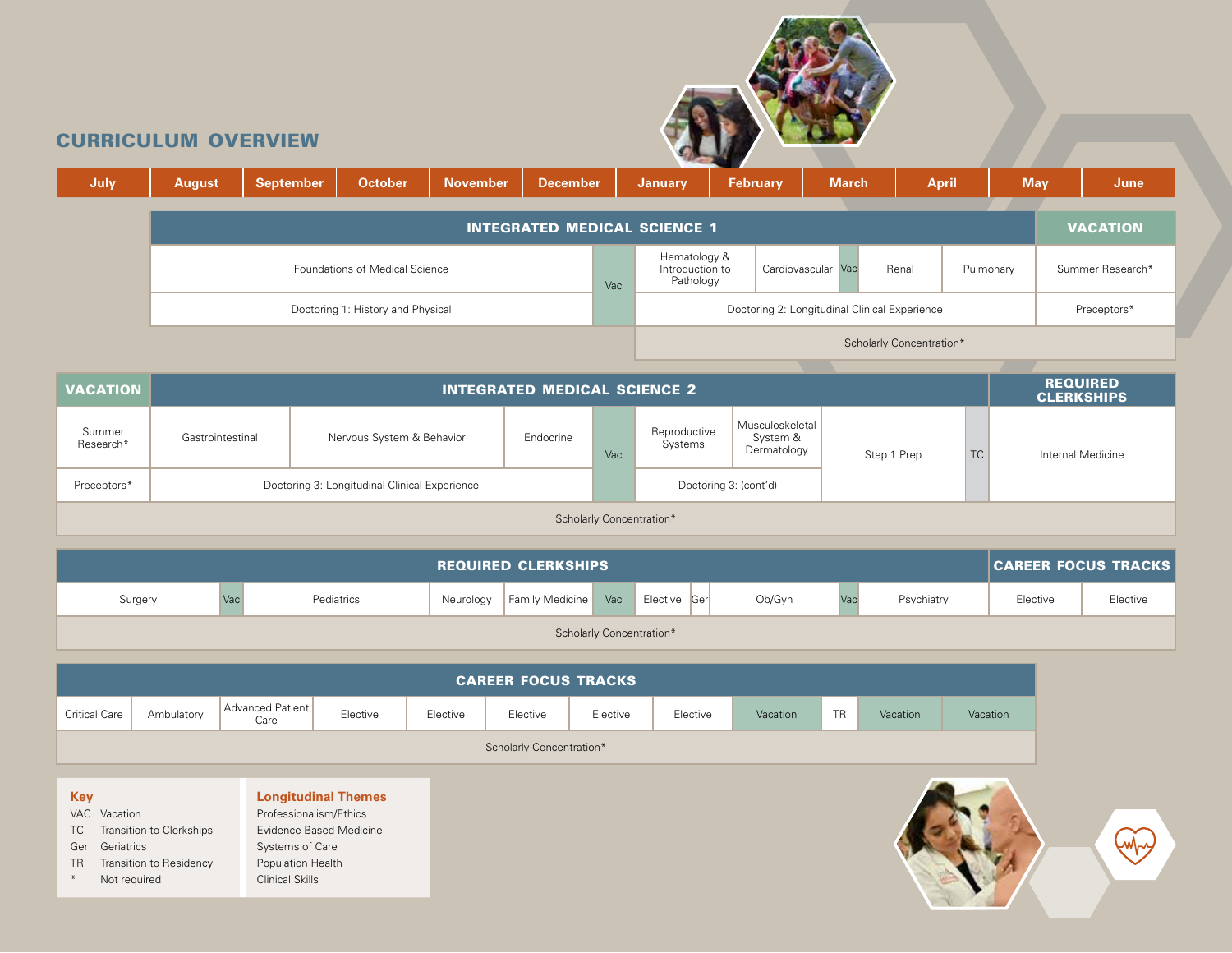## CURRICULUM OVERVIEW

#### **Integrated Medical Science**

Offered during the first semester, Doctoring 1 focuses on History and Physical Examination Skills. In the second and third semesters, students work alongside a longitudinal preceptor to acquire substantial clinical experience before their required clerkship rotations.

The Foundations of Medicine modules have two themes. The first is the review of cellular mechanisms that are necessary for understanding disease processes. The second is the review of structure and function necessary to perform and interpret the physical exam. The principles learned during the Foundations of Medicine modules are then applied to diseases of specific organ systems. System modules include:

- Hematology and Intro to Pathology
- Cardiovascular
- Pulmonary
- Endocrine
- Gastrointestinal
- Reproductive Systems
- Renal
- Musculoskeletal and Dermatology

• Nervous System & Behavior

#### **Required Clerkships**

The major clinical training experiences occur during the third year of medical school, where students complete the following core clerkships:

- Medicine (8 weeks)
- Surgery (8 weeks) • Pediatrics (8 weeks)
- Family Medicine (4 weeks)
- Psychiatry (6 weeks)
- Neurology (4 weeks)
- Obstetrics and Gynecology (6 weeks)
- Elective (3 weeks) • Geriatrics (1 week)
- Vacation (4 weeks)

#### **Teaching Hospitals**

- Memorial Hermann/Children's Memorial
- Lyndon B. Johnson General Hospital
- Harris County Psychiatric Center
- MD Anderson Cancer Center
- Texas Heart Institute at CHI- St. Luke's Health



#### **Career Focus Tracks**

The fourth year curriculum concentrates on enhancing preparation to enter residency through participation in Career Focus Tracks. Each track highlights a specialty-specific area of medicine. Students have the opportunity to develop their career interests through a number of electives. Students can choose one of four Career Focus Tracks:

- Acute Care
- Primary Care
- Applied Anatomy
- Academic

Students also have the opportunity to complete a Scholarly Concentration during their undergraduate medical education.

Topic areas include:

- Child Health & Advocacy
- Advocacy and Child Health
- Behavioral Science and Substance Use Medical Education **Disorders**
- Biomedical Informatics
- Clinical Quality, Safety, & Evidence-Based Medicine
- Emergency Preparedness and Response
- Family and Communitive Medicine
- Geriatric and Palliative Medicine
- Global Health
- 
- Medical Humanities
- Molecular and Translational Medicine
- Nanomedicine and BioMedical Engineering
- Neurosciences
- Trauma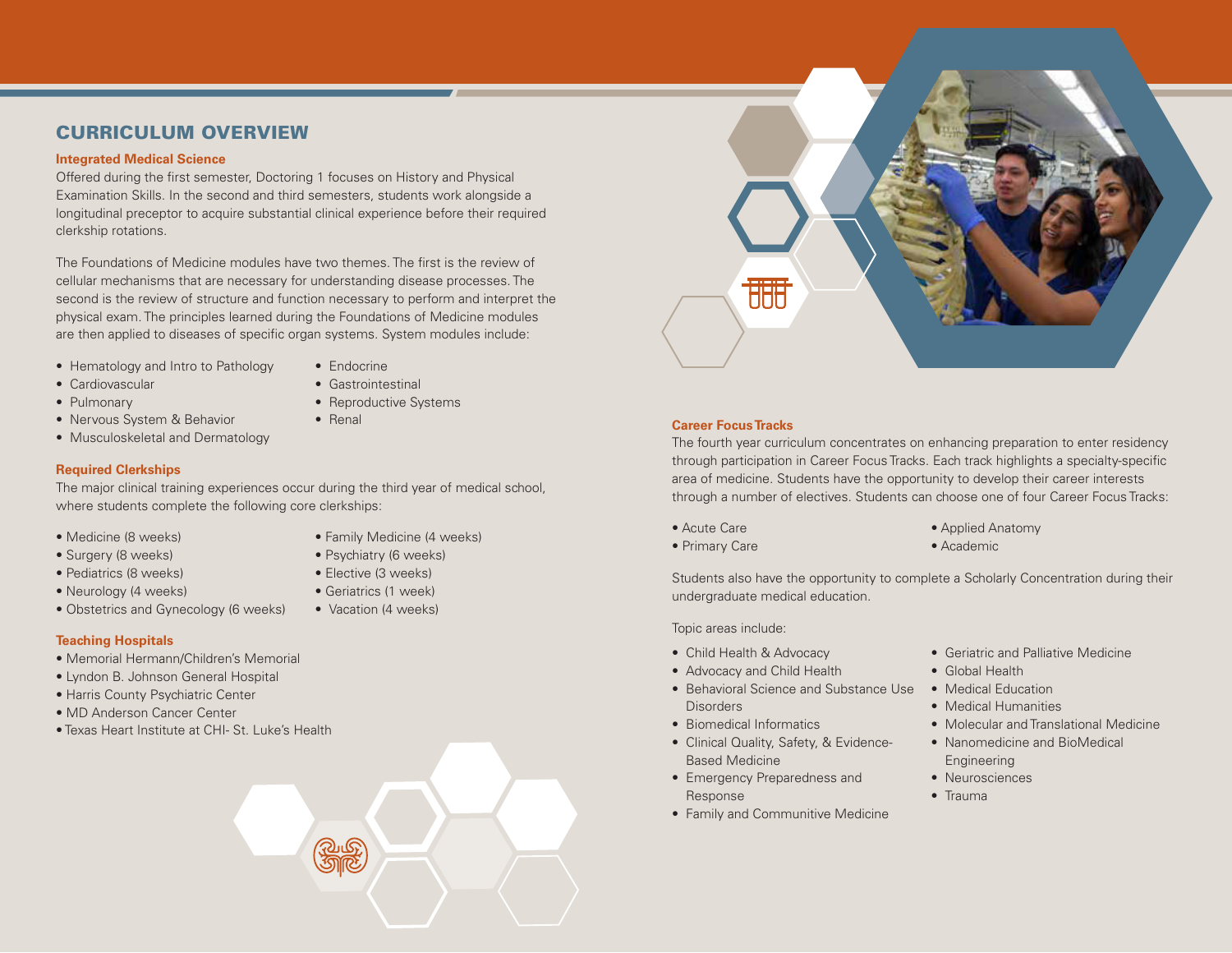

### WELLNESS & RESILIENCE PROGRAM

The Office of Admissions and Student Affairs (OASA) is growing a culture of wellness through a longitudinal and holistic program that promotes the importance of health and well being throughout medical school and their careers. OASA is dedicated to supporting the overall success and wellness of all students. With a robust resilience skill set, students will be positioned to optimally serve their communities and actively achieve best patient outcomes.

The infrastructure of the wellness platform relies on an overarching approach that integrates multiple dimensions that contribute to student wellness:

- Mentoring and Advising (McGovern Societies Advisory Program)
- Personal Health and Self-Care
- Interpersonal Growth and
	- Cultural and Environmental Proficiency
- Professionalism and Leadership

• Occupational Development

## DIVERSITY & INCLUSION

#### **Our Vision**

Our vision is ensuring the healthcare needs of our community are met by a diverse group of innovative, collaborative, highly-skilled and compassionate health care providers who are committed to professional excellence and health equity for all.

#### **Student, Resident and Faculty Support**

At McGovern Medical School, we believe that an inclusive learning environment is critical to the success of our faculty, residents and students through:

> • Mentorship Programs • Unconscious Bias Training • Academic Support

- Student Organizations
- Faculty Development Workshops
- Networking Events

#### MCGOVERN'S MISSION

To educate a diverse body of future physicians and biomedical scientists for a career dedicated to the highest ideals of their profession; to provide outstanding patientcentered care; and to conduct innovative research that benefits the health and wellbeing of the population of Texas and beyond.

## CORE VALUES

- Deliver compassionate patient care focusing on effectiveness, quality, safety, and service
- Provide a competency-based curriculum emphasizing integrity and professionalism
- Embrace a culture of lifelong learning, evidence-based practice, open inquiry, and scholarship
- Cultivate professional and respectful communication
- Foster a diverse and inclusive learning community
- Support the health and well-being of students, faculty, and staff
- Promote interprofessional collaboration
- Support leadership and innovation in teaching, research, and service
- Advocate for excellent care for the underserved and for the reduction of health care disparities

### USEFUL LINKS:

https://www.aamc.org/

http://tmdsas.com/

https://med.uth.edu/admissions/admissions/requirements/

https://www.txhes.com